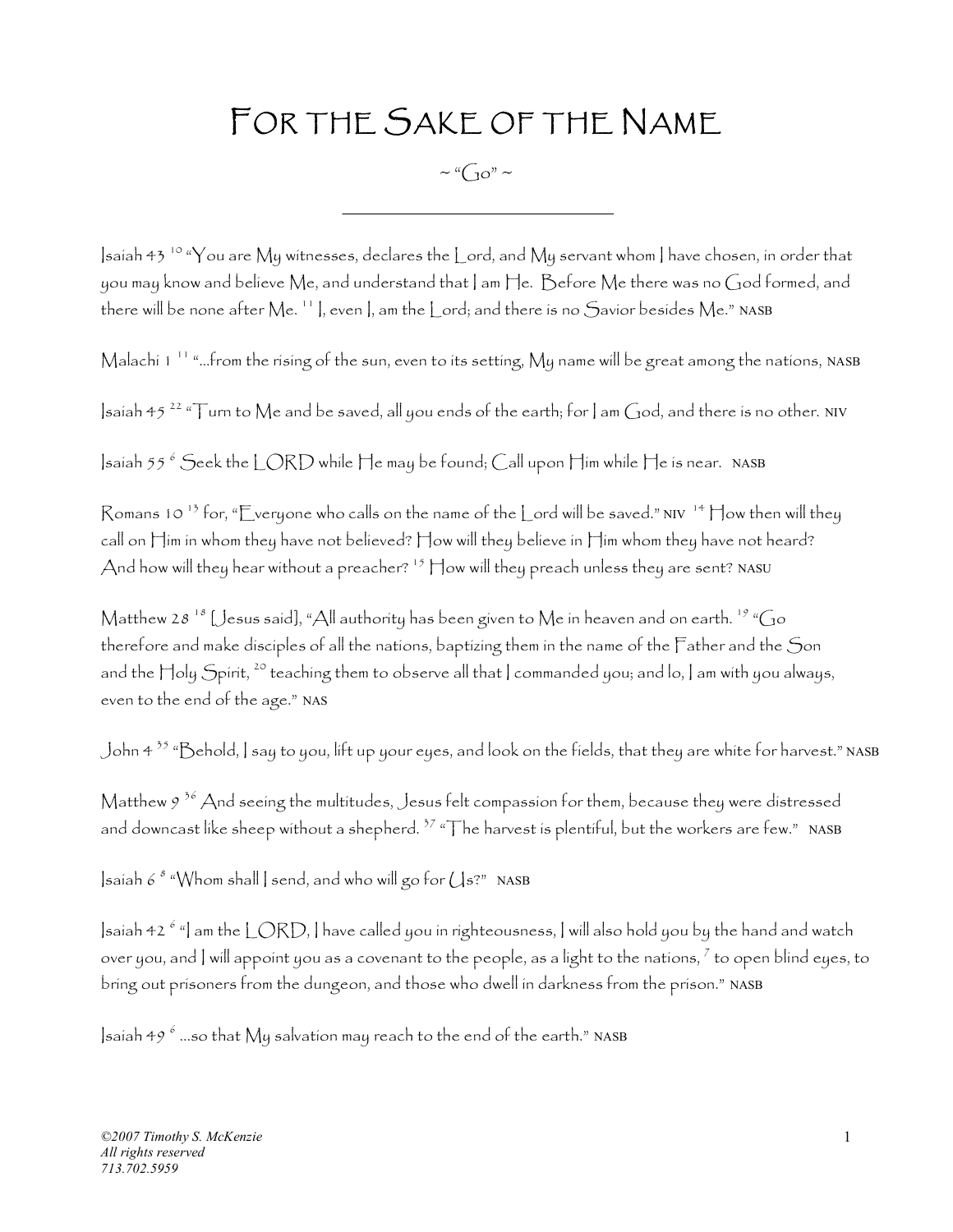Habakkuk 2 14 For the earth will be filled with the knowledge of the glory of the LORD, as the waters cover the sea. NIV

Acts 1 <sup>8</sup> …and you will be my witnesses in Jerusalem, and in all Judea and Samaria, and to the ends of the earth." NIV

 ${\mathsf R}$ evelatíon 3  $^s$  ... ${\mathsf B}$ ehold,  ${\mathsf I}$  have put before you an open door which no one can shut... <code>NASB</code>

2 Corinthians 5  $^{20}$  We are therefore Christ's ambassadors, as though God were making His appeal through us. NIV

 $|$ saíah 52  $^7$   $\P$ ow beautiful on the mountains are the feet of those who bring good news, who proclaim peace, who bring good tidings, who proclaim salvation… NIV

 $\mathsf{I}\mathsf{s}$ aiah 6  $^s$  [ $\mathsf{But}$ ] "Whom shall  $\mathsf{I}\mathsf{s}$  send, and who will go for  $\mathsf{U}\mathsf{s}$ ?" NASB

Matthew 25<sup>35</sup> "For I was hungry and you gave me something to eat, I was thirsty and you gave Me something to drink, I was a stranger and you invited me in,  $36$  I needed clothes and you clothed Me, I was sick and you looked after Me, I was in prison and you came to visit Me."  $37$  "Then the righteous will answer  $\mathop{\vdash}$ im, 'Lord, when did we see  $\mathop{\mathsf{You}}$  hungry and feed  $\mathop{\mathsf{You}}$ , or thirsty and give  $\mathop{\mathsf{You}}$  something to drink?  $38$  When did we see You a stranger and invite you in, or needing clothes and clothe you?  $39$  When did we see You sick or in prison and go to visit You?' <sup>40</sup> "The King will reply, 'I tell you the truth, whatever you did for one of the least of these brothers of Mine, you did for Me.'" NIV

Proverbs 19<sup>17</sup> He who is kind to the poor lends to the LORD, and [God] will reward him for what he has done. NIV

Proverbs  $14^{31}$  He who oppresses the poor reproaches his Maker, but he who is gracious to the needy honors Him. NASB

John 7<sup>37</sup> "If anyone is thirsty, let him come to Me and drink.<sup>38</sup> Whoever believes in Me, as the Scripture has said, streams of living water will flow from within him." NIV

 $|$ saiah 41  $^7$  " $\top$ he poor and needy search for water, but there is none; their tongues are parched with thirst.  $But$  I the  $|$   $ORD$  will answer them; NIV

 $|$ saiah 44  $^3$   $\overline{\Gamma}$ or  $|$  will pour out water on the thirsty land and streams on the dry ground; <code>NASB</code>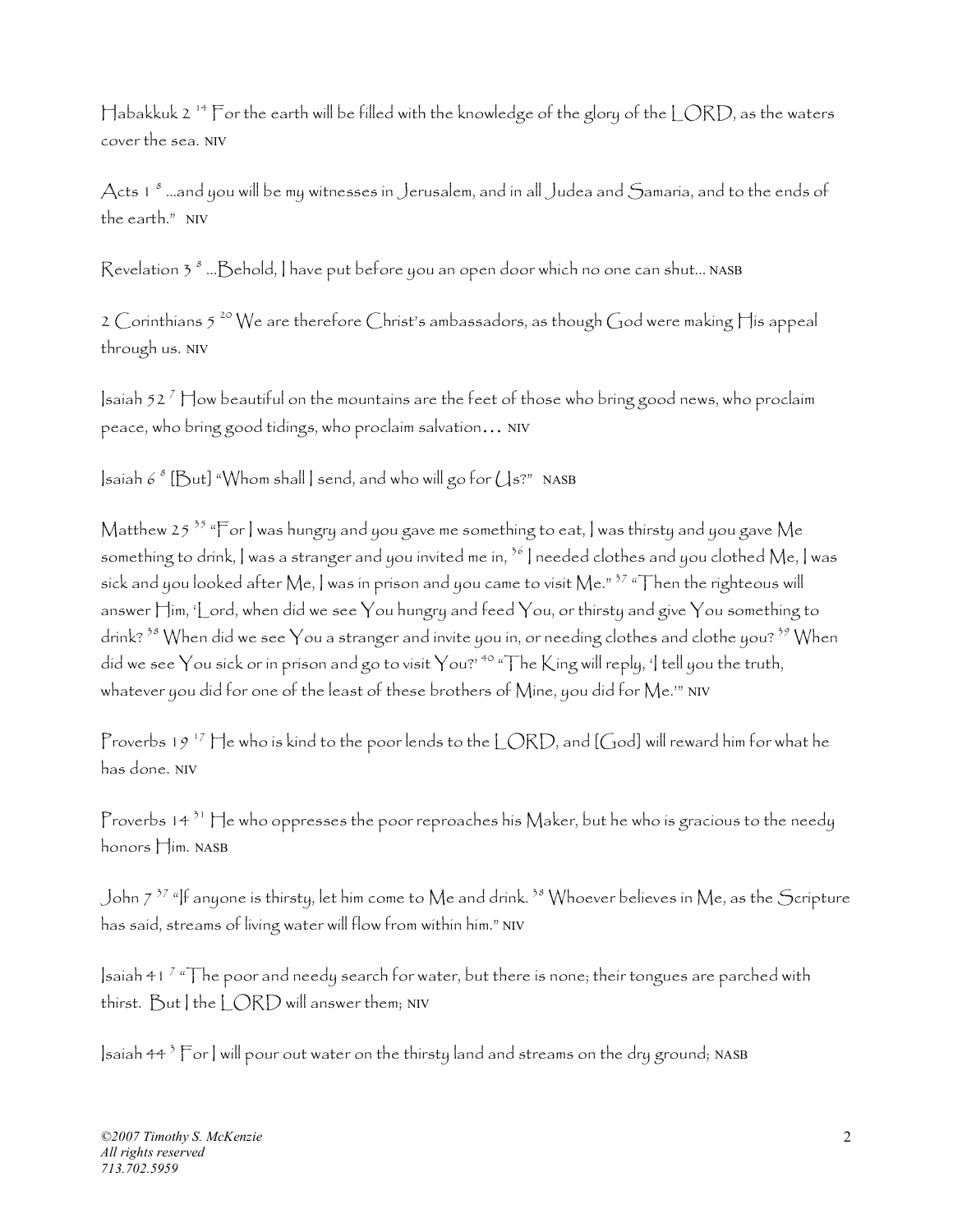$\mathsf{I}$ saiah 6  $^s$  [But] "Whom shall  $\mathsf{I}$  send, and who will go for  $\mathcal{L}$  s?" NASB

Matthew 5<sup>14</sup> "You are the light of the world. A city on a hill cannot be hidden.<sup>15</sup> Neither do people light a lamp and put it under a bowl. Instead they put it on its stand, and it gives light to everyone in the house.  $^{16}$  In the same way, let your light shine before men, that they may see your good deeds and praise your Father in heaven." NIV

1  $\mathsf C$ orinthians 4<sup>2</sup> Now it is required that those who have been given a trust must prove faithful. NIV

2  $\mathcal C$ orínthíans 9  $^6$   $\mathcal R$ emember thís: Whoever sows sparingly will also reap sparingly, and whoever sows generously will also reap generously. NIV

Ephesians  $5^{-15}$  Be very careful, then, how you live – not as unwise but as wise,  $16$  making the most of every opportunity... NIV

Philippians  $2^{-16}$  [and] holding fast the Word of Life... NASB

Galatians 6  $^{\circ}$  [So] let us not lose heart in doing good, for in due time we will reap if we do not grow weary. NASB

1 Corinthians 15<sup>58</sup> Therefore, my dear brothers, stand firm. Let nothing move you. Always give yourselves fully to the work of the Lord, because you know that your labor in the Lord is not in vain. NIV

 $\mathsf{I}\mathsf{s}$ aiah 6  $^s$  [ $\mathsf{But}$ ] "Whom shall  $\mathsf{I}\mathsf{s}$  send, and who will go for  $\mathsf{U}\mathsf{s}$ ?" NASB

John 2 21 … [Jesus said,] "As the Father has sent Me, I also send you." NASB

Matthew 28<sup>7</sup> "Go quickly" NASB

John 15<sup>16</sup> "Go and bear fruit" NASB

Matthew 10<sup>7</sup> "Go preach" NASB

Luke  $9^{60}$  "Go and proclaim" NASB

Matthew 21<sup>28</sup> " $\sqrt{ }$ <sub>9</sub>0 work" NASB